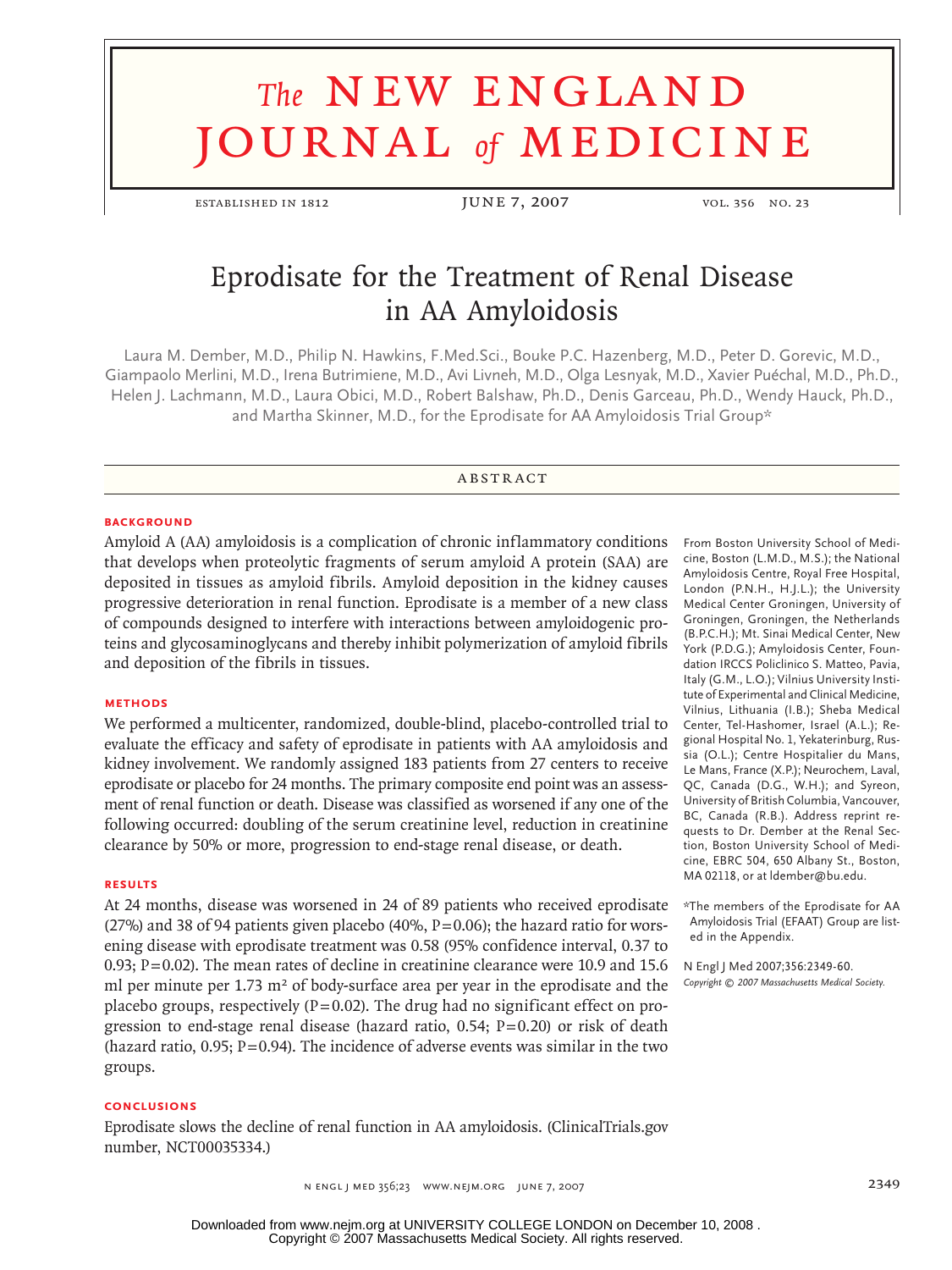THE AMYLOIDOSES CONSTITUTE A GROUP of diseases in which proteins are deposited extracellularly in the tissues as insoluble fibrils, causing progressive organ dysfunction and of diseases in which proteins are deposited extracellularly in the tissues as insoluble death.1 Amyloid A (AA) amyloidosis, also referred to as secondary amyloidosis, is a rare but serious complication of chronic inflammatory diseases and chronic infections. The amyloidogenic protein in AA amyloidosis is a proteolytic fragment of serum amyloid A protein (SAA), an acute-phase reactant produced by the liver. The kidney is the organ most frequently affected in AA amyloidosis.2 Ongoing deposition of amyloid in the kidney results in proteinuria and progressive loss of renal function. The gastrointestinal tract, the liver, the autonomic nervous system, and, less frequently, the heart, are other sites of AA amyloid deposition.

Treatments that reduce production of the amyloidogenic protein can improve organ function and survival in immunoglobulin-light-chain–related (AL) amyloidosis and hereditary transthyretinassociated (ATTR) amyloidosis.3-8 In AA amyloidosis, production of SAA can sometimes be decreased by treatment of the underlying inflammatory condition.9 In many patients, however, production of SAA cannot be sufficiently suppressed, and formation of AA amyloid fibrils and their deposition in the tissues persist. No treatment directly targets AA amyloid formation.<sup>1</sup>

Several lines of investigation suggest that glycosaminoglycans, such as heparan sulfate, are critical in the pathogenesis of amyloidosis. Interactions between amyloidogenic proteins and glycosaminoglycans promote fibril assembly and stabilize amyloid deposits in tissues.10-14 Eprodisate (Kiacta, Neurochem) is a negatively charged, sulfonated molecule of low molecular weight that has structural similarities to heparan sulfate.<sup>14,15</sup> The compound, a member of a new class of agents that interfere with interactions between amyloidogenic proteins and glycosaminoglycans,14-16 inhibits the development of amyloid deposits in the tissues in mouse models of AA amyloidosis.14,15 To determine whether eprodisate prevents the progression of AA amyloidosis in humans, we conducted a multicenter, randomized, double-blind, placebo-controlled trial in patients with AA amyloidosis–associated nephropathy.

# **METHODS**

# **Participants**

Patients with AA amyloidosis and kidney involvement were enrolled from 27 centers in 13 countries. The diagnosis of AA amyloidosis required histologic demonstration of Congo red staining and birefringence with the use of polarized microscopy and reactivity with anti-AA antibodies by immunohistochemical analysis, immunofluorescence, or immunoelectron microscopy. Kidney involvement was defined as 24-hour urinary excretion of more than 1 g of protein in two 24-hour urine collections obtained at least 1 week apart within 3 months before study entry, or creatinine clearance of less than 60 ml per minute according to two measurements performed at least 1 week apart within 3 months before study entry. The exclusion criteria were kidney disease other than AA amyloidosis, creatinine clearance less than 20 ml per minute, serum creatinine concentration more than 3 mg per deciliter (265  $\mu$ mol per liter), diabetes mellitus, elevated liver enzymes (alanine transaminase, aspartate transaminase, or alkaline phosphatase more than 5 times the upper limit of normal), or bilirubin more than 1.5 times the upper limit of normal. The study was approved by the institutional review boards at each center. All patients provided written informed consent.

#### **Study Procedures**

Patients were randomly assigned in equal proportions to receive eprodisate or placebo. The placebo, provided by Neurochem, consisted of capsules that were identical in appearance to active drug. The identity of the study medication was indicated on a card inside an individual sealed envelope. Patients were stratified according to nephrotic status (nephrotic versus non-nephrotic) and treatment center. Classification as nephrotic required a 24-hour urinary excretion of more than 3 g of protein, a serum albumin concentration of less than 3.4 g per deciliter, and either the presence of peripheral edema or the use of diuretics to treat peripheral edema.

The study drug was administered orally twice daily at least 1 hour before or 2 hours after a meal. Because eprodisate is excreted by the kidney, the initial dose was based on creatinine clearance. Patients with creatinine clearance rates of less than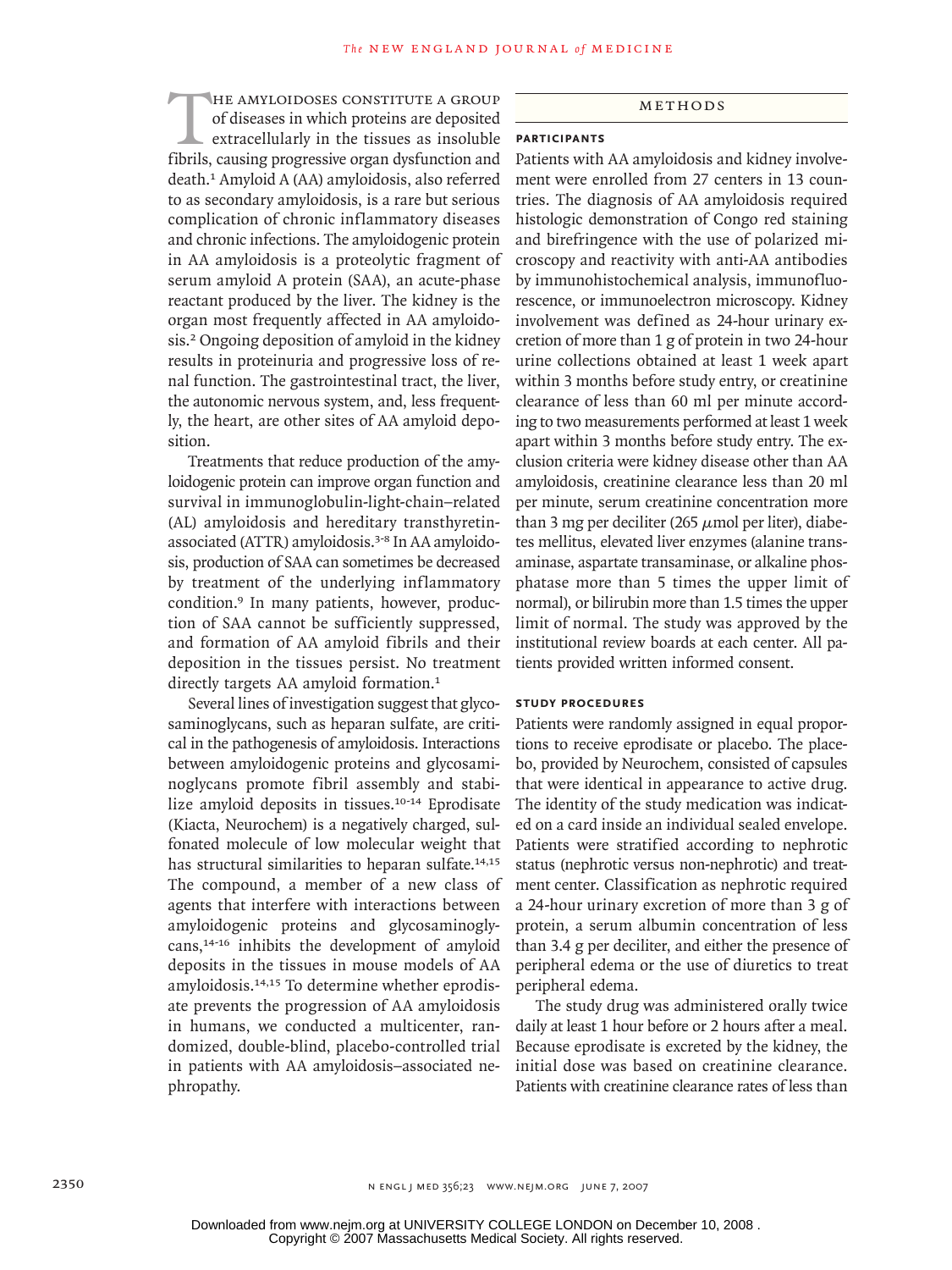30 ml per minute received a total of 800 mg of eprodisate per day in two divided doses, those with rates of 30 to 80 ml per minute received a total of 1600 mg of eprodisate per day in two divided doses, and those with rates of more than 80 ml per minute received a total of 2400 mg of eprodisate per day in two divided doses. Doses were decreased during the study if creatinine clearance decreased. Treatment of the underlying inflammatory disease was determined by the patient's physician. For those patients who were being treated with angiotensin-converting–enzyme inhibitors, cytotoxic agents, tumor necrosis factor (TNF) antagonists, or colchicine, stability of the dose was required for 3 months before enrollment.

Patients underwent randomization and the study drug was initiated at a baseline visit within 1 month after the screening evaluation. Follow-up visits occurred at 1, 4, 8, 12, 16, 20, and 24 months after randomization, and patients were contacted by telephone at 2, 6, 10, 14, 18, and 22 months after randomization. At each visit, creatinine clearance and urinary protein excretion were measured by 24-hour urine collection. Compliance with study medication was assessed by pill counts at each visit and expressed as the percentage of the number of pills prescribed that had been taken.

At baseline and at the 12- and 24-month visits, abdominal fat was collected by aspiration for Congo red staining and quantification of amyloid content by an enzyme-linked immunosorbent assay with murine monoclonal antibodies to SAA.17 Staining of abdominal fat and quantification of amyloid were performed in the laboratory of one of the investigators by persons who were unaware of treatment assignment.

Study medication was continued for 24 months unless the patient had progression to end-stage renal disease, had an adverse event that precluded further use of study medication, withdrew from the study, or required a rescue medication. Rescue medications included cytotoxic agents, colchicine, and anti-TNF agents initiated because of manifestations of AA amyloidosis.

SAA concentration was determined by latex nephelometry with a Dade Behring BNII autoanalyzer in the laboratory of one of the investigators.18 Erythrocyte sedimentation rates were measured at the study sites. All other laboratory

measurements were performed at central laboratories (Covance Central Laboratory Services).

## **Outcome Measures**

The primary end point was a composite assessment of renal function or death. Disease was classified as worsened if the serum creatinine concentration was twice the baseline value, creatinine clearance decreased by 50% or more from baseline, progression to end-stage renal disease occurred, or the patient died. End-stage renal disease was defined as the need for initiation of maintenance dialysis. Disease was classified as improved if creatinine clearance increased by at least 50% from baseline and none of the indicators of worsened disease were present. Disease was classified as stable if none of the indicators of either worsened or improved disease were present. Each patient's disease status was determined by an endpoint adjudication committee composed of a subgroup of investigators who were unaware of the patient's treatment status.

Among the major secondary outcomes were slope of creatinine clearance, change in proteinuria, resolution or development of chronic diarrhea, and change in the amyloid content of abdominal fat. In all analyses that included creatinine clearance, the measured value was normalized for body-surface area.

#### **Statistical Analysis**

Two analyses of the primary composite end point were performed. The proportions of patients in the two treatment groups who had worsened, improved, or stable disease at the 24-month visit were compared by the Cochran–Mantel–Haenszel row mean-scores test, with the last observation carried forward for those who discontinued participation before 24 months. The times to first event of worsened disease in the two treatment groups were compared by Cox proportional-hazards analysis. Patients with no follow-up data after the baseline visit were classified as having worsened status. The P value for the Cox proportional-hazards analysis was calculated by the Wald chi-square test. For both the Cochran–Mantel–Haenszel test and the Cox proportional-hazards model, the patients were stratified according to baseline nephrotic status. The analyses were performed according to the intention-to-treat principle.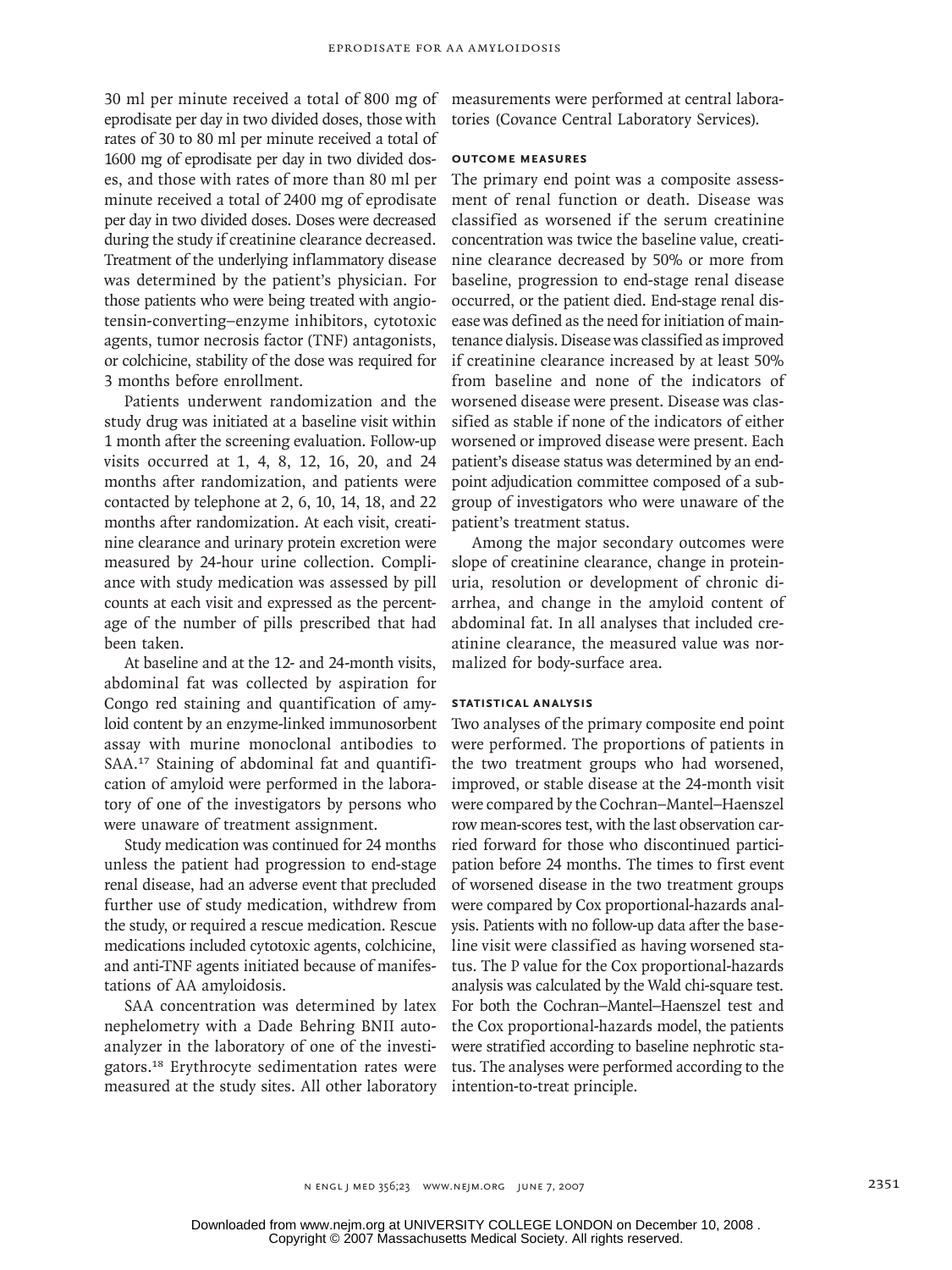Additional Cox proportional-hazards analyses were performed with adjustment for potentially important baseline variables and time-dependent variables. Event-free survival was estimated with the use of the Kaplan–Meier method, and comparisons between survival curves were made with the use of the log-rank test. The slopes of creatinine clearance for the two treatment groups were compared by the Iman–Conover test. All statistical analyses were two-sided, and P values less than 0.05 were considered to indicate statistical significance.

With a sample size of 180 patients, the study had 85% power at a two-sided alpha level of 0.05 to detect an absolute difference of 20% in the proportion of patients in the treatment groups who had worsened disease. This calculation assumes a rate of worsening disease of 40% in the placebo group.

Interim safety analyses of data were performed by an independent data and safety monitoring board unaware of treatment assignment. The safety analyses were performed after 30 patients had been followed for at least 4 months and every 8 months thereafter until completion of the study. Interim analyses of efficacy were not performed.

The study was designed by a group of the investigators in collaboration with the sponsor, Neurochem. Data were collected by the study teams at each site and transmitted to the sponsor. The complete data set was maintained at Quintiles Canada. Statistical analyses and data interpretation were conducted by the investigators, by Neurochem, and by consultants from Quintiles Canada and Syreon with the use of SAS software, version 8.2. The investigators made the decision to publish the findings, were responsible for writing the article, had unrestricted access to the data, and were not limited by the sponsor with regard to statements made in the article. Drs. Dember, Balshaw, and Hauck vouch for the integrity and completeness of the data.

#### **RESULTS**

# **Patients**

Between July 11, 2001, and February 14, 2003, a total of 261 patients were screened and 183 were randomly assigned to treatment with eprodisate (89 patients) or placebo (94 patients). The final

study visit occurred on December 2, 2004. A total of 124 patients (63 in the eprodisate group and 61 in the placebo group) completed 2 years of the study (Fig. 1). Approximately half the patients who discontinued participation early did so because of progression to end-stage renal disease or death.

Table 1 lists the baseline characteristics of the patients. Rheumatoid arthritis (49% of patients) and familial Mediterranean fever (19%) were the most common underlying inflammatory diseases. Underlying chronic infection was more frequent in the eprodisate group than in the placebo group, and several of the patients in the eprodisate group with chronic infection also had a chronic inflammatory disease. The median serum creatinine concentration at baseline was slightly higher in the placebo group than in the eprodisate group (1.3 mg per deciliter vs. 1.1 mg per deciliter [115  $\mu$ mol per liter vs. 97  $\mu$ mol per liter], P=0.05). The mean diastolic blood pressure in the supine position was slightly lower in the eprodisate group than in the placebo group (78 mm Hg vs. 82 mm Hg,  $P=0.01$ ), but no significant differences between groups in either systolic or diastolic blood pressure were found at any of the follow-up visits. The mean compliance with drug administration was 95.3±8.7% in the eprodisate group and 94.6±12.8% in the placebo group. Blinding of treatment assignment was maintained for all patients for the duration of the study.

# **Primary composite End Point**

Because improvement of renal disease was so infrequent in both groups (improvement occurred in only one patient in the eprodisate group and two patients in the placebo group), patients with improved or stable disease were grouped together, as prespecified, for the analysis of disease status. At the end of follow-up, disease was worsened in 24 of 89 patients assigned to eprodisate (27%) and 38 of 94 assigned to placebo (40%,  $P=0.06$ ). When the original three-category classification of patient outcomes (improved, stable, or worsened disease) was maintained, the P value for the difference between the two treatment groups was 0.08.

According to Cox proportional-hazards analysis, treatment with eprodisate was associated with a 42% reduction in the risk of worsening renal disease or death (hazard ratio, 0.58; 95% confidence interval [CI], 0.37 to 0.93%;  $P = 0.02$ ) (Ta-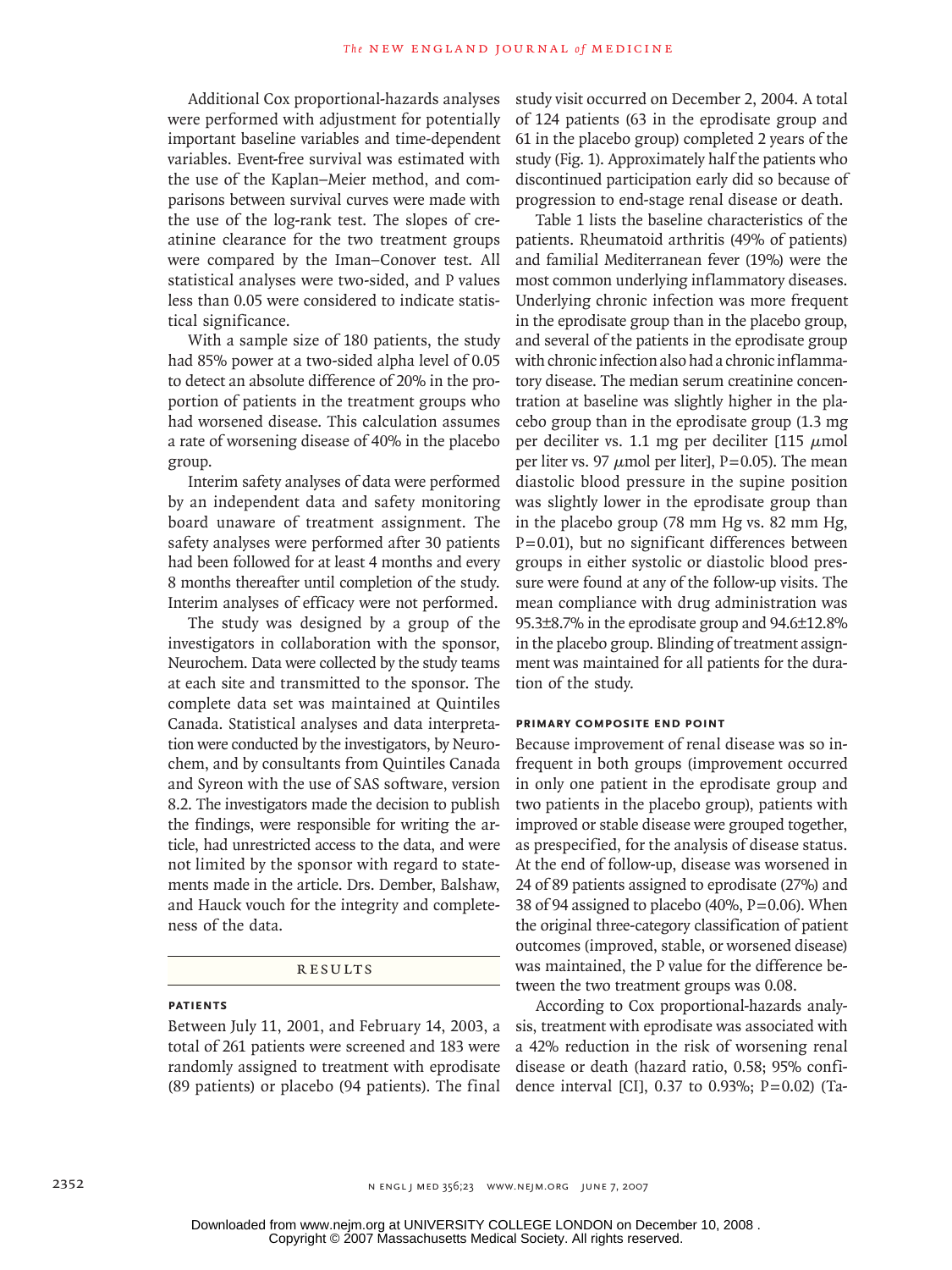

ble 2 and Fig. 2A). The risk reduction with eprodisate was maintained after adjustment of the as analysis for potentially important baseline variables and for SAA concentration as a time-dependent variable (Table 2). The benefit of eprodisate on the primary composite end point of renal function or death was due to its effect on the pro- all there was a gression of renal disease (Table 2). There was no significant difference between the two groups in the risk of death.

# **Secondary Outcomes**

The mean (±SE) slope of creatinine clearance was  $-10.9\pm5.1$  ml per minute per 1.73 m<sup>2</sup> of body-

surface area per year in the eprodisate group, as compared with -15.6±4.0 ml per minute per 1.73 m<sup>2</sup> per year in the placebo group (P=0.02). -depen- The change in the urinary protein excretion befit of eprodisate tween baseline and study completion varied substandard even baseline and stady completion varied sub-<br>func-<br>stantially within both treatment groups, but overall there was no significant difference in either group between the mean (±SD) baseline and final values (−0.03±3.5 g per 24 hours in the eprodisate group and −0.22±3.1 g per 24 hours in the placebo group,  $P=0.92$ ). Similarly, there was no significant difference between treatment groups in the proportion of patients with chronic diarrhea at study completion (4% in the eprodisate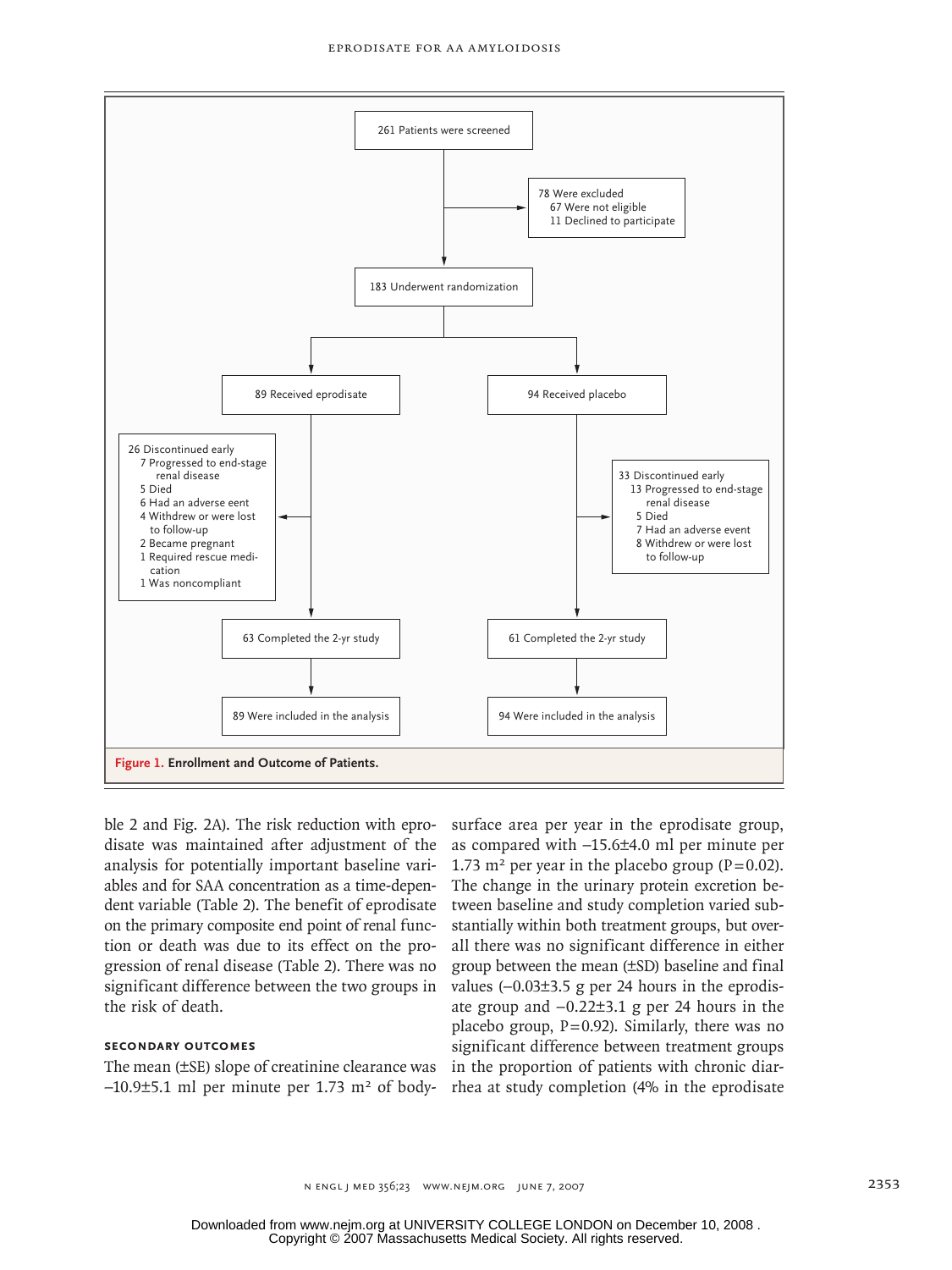| Table 1. Baseline Demographic and Clinical Characteristics of Patients.* |                          |                       |          |  |
|--------------------------------------------------------------------------|--------------------------|-----------------------|----------|--|
| Characteristic                                                           | Eprodisate<br>$(N = 89)$ | Placebo<br>$(N = 94)$ | P Value; |  |
| Female sex (% of patients)                                               | 55                       | 61                    | 0.45     |  |
| Age (yr)                                                                 | $50 + 14$                | $52 + 13$             | 0.40     |  |
| Weight (kg)                                                              | $67.1 \pm 17.6$          | $64.9 \pm 13.1$       | 0.63     |  |
| Systolic blood pressure (mm Hg)                                          | $130+23$                 | $132 + 19$            | 0.22     |  |
| Diastolic blood pressure (mm Hg)                                         | $78 + 12$                | $82 + 11$             | 0.01     |  |
| Underlying disease (% of patients) :                                     |                          |                       |          |  |
| Inflammatory arthritis                                                   | 70                       | 64                    | 0.40     |  |
| Hereditary fever syndromes                                               | 17                       | 22                    | 0.35     |  |
| Chronic infection                                                        | 21                       | 9                     | 0.01     |  |
| Inflammatory bowel disease                                               | 3                        | 7                     | 0.22     |  |
| Duration of biopsy-proven amyloidosis (mo)                               |                          |                       | 0.65     |  |
| Median                                                                   | 22.4                     | 24.8                  |          |  |
| Interquartile range                                                      | $0.2 - 387.0$            | $0.4 - 230.7$         |          |  |
| Inflammatory markers                                                     |                          |                       |          |  |
| SAAS                                                                     |                          |                       | 0.14     |  |
| Median (mg/liter)                                                        | 16.0                     | 24.0                  |          |  |
| Interquartile range (mg/liter)                                           | $6.5 - 41.2$             | $7.6 - 51.7$          |          |  |
| <10 mg/liter (% of patients)                                             | 35                       | 27                    |          |  |
| 10-50 mg/liter (% of patients)                                           | 47                       | 47                    |          |  |
| 51-100 mg/liter (% of patients)                                          | 10                       | $12 \overline{ }$     |          |  |
| >100 mg/liter (% of patients)                                            | 8                        | 14                    |          |  |
| C-reactive protein (mg/liter)                                            |                          |                       | 0.14     |  |
| Median                                                                   | 9.2                      | 15.3                  |          |  |
| Interquartile range                                                      | $3.8 - 22.7$             | $5.1 - 26.5$          |          |  |
| Erythrocyte sedimentation rate (mm/hr)                                   |                          |                       | 0.31     |  |
| Median                                                                   | 58.5                     | 77.0                  |          |  |
| Interquartile range                                                      | 37.0-96.0                | 40.0-104.0            |          |  |
| Renal function                                                           |                          |                       |          |  |
| Serum creatinine (mg/dl)**                                               |                          |                       | 0.05     |  |
| Median                                                                   | 1.1                      | 1.3                   |          |  |
| Interquartile range                                                      | $0.8 - 1.7$              | $0.9 - 1.8$           |          |  |
| Creatinine clearance (ml/min/1.73 m <sup>2</sup> of body-surface area)   |                          |                       | 0.16     |  |
| Median                                                                   | 65.9                     | 51.9                  |          |  |
| Interquartile range                                                      | 39.9-101.1               | $36.8 - 79.7$         |          |  |
| Creatinine clearance <60 ml/min/1.73 m <sup>2</sup> (% of patients)      | 46                       | 57                    | 0.11     |  |
| Proteinuria (g of protein/24 hr)                                         |                          |                       | 0.98     |  |
| Median                                                                   | 3.1                      | 3.2                   |          |  |
| Interquartile range                                                      | $1.2 - 5.4$              | $1.2 - 6.0$           |          |  |
| Nephrotic syndrome (% of patients) ++                                    | 38                       | 42                    | 0.65     |  |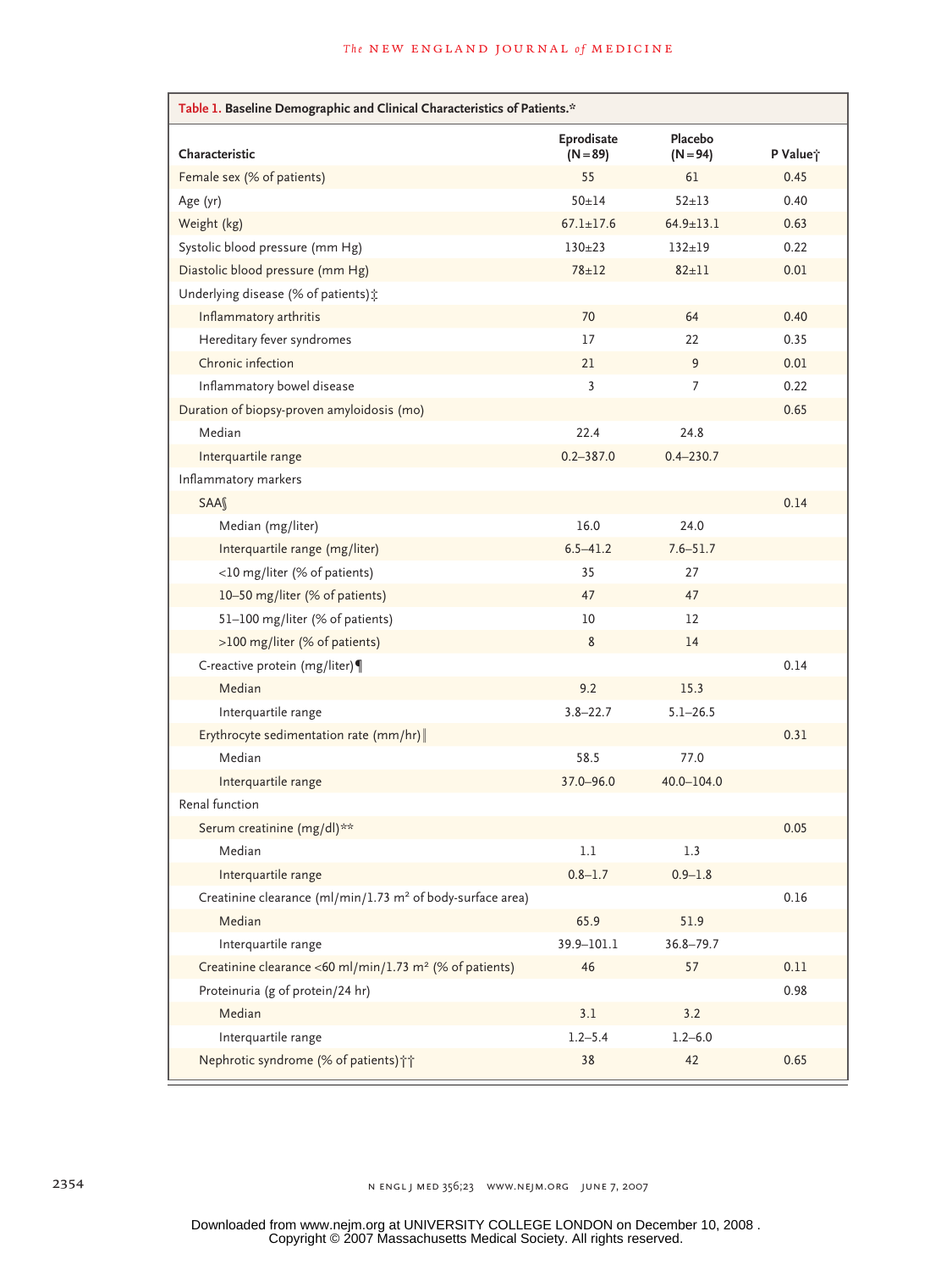| Table 1. (Continued.)              |                          |                       |                      |
|------------------------------------|--------------------------|-----------------------|----------------------|
| Characteristic                     | Eprodisate<br>$(N = 89)$ | Placebo<br>$(N = 94)$ | P Value <sup>*</sup> |
| Extrarenal disease (% of patients) |                          |                       |                      |
| Orthostatic hypotension            | 5                        | 12                    | 0.11                 |
| Hepatomegaly                       | 6                        | 6                     | 1.00                 |
| Chronic diarrhea                   | 11                       | 11                    | 1.00                 |
| Medications (% of patients)        |                          |                       |                      |
| ACE inhibitor or ARB               | 49                       | 52                    | 0.72                 |
| TNF antagonist                     | 10                       | 12                    | 0.57                 |

\* Plus–minus values are means ±SD. SAA denotes serum amyloid A protein, ACE angiotensin-converting enzyme, ARB angiotensin II–receptor blocker, and TNF tumor necrosis factor.

† The chi-square or Fisher's exact test was used for categorical data; Wilcoxon's rank-sum test was used for continuous data. For variables that are not normally distributed, the Iman and Conover approach of a model based on the treatment group and adjusted for nephrotic status at baseline was used.

‡ Inflammatory arthritis includes rheumatoid arthritis, psoriatic arthritis, and reactive arthritis. Hereditary fever syndromes include familial Mediterranean fever and the Muckle–Wells syndrome. Chronic infection includes osteomyelitis, tuberculosis, and bronchiectasis. Because several patients had more than one underlying disease, the sum of the proportions in each category is more than 100%.

The normal value for SAA is less than 10 mg per liter.

The normal value for C-reactive protein is 0.287 mg per deciliter or less.

‖ Normal values for erythrocyte sedimentation rate are 0 to 15 mm per hour for men 50 years of age or younger, 0 to 20 mm per hour for men over 50 years of age, 0 to 20 mm per hour for women 50 years of age or younger, and 0 to 30 mm per hour for women over 50 years of age.

\*\* To convert the values for creatinine to micromoles per liter, multiply by 88.4.

††A diagnosis of nephrotic syndrome requires all of the following: proteinuria more than 3 g of protein per 24 hours, serum albumin less than 3.4 g per deciliter, and edema or use of diuretics to treat edema.

the change in the amyloid content of abdominal fat between baseline and study completion (41±1664 ng per milligram of fat in the eprodisate group vs. −132±824 ng per milligram of fat in the placebo group,  $P=0.45$ ). SAA concentrations fluctuated substantially within both groups throughout the study but did not differ significantly between the groups at any time point.

# **the Nephrotic Syndrome**

Within both treatment groups, disease worsening occurred more frequently among patients with than among those without the nephrotic syndrome, and the effect of eprodisate on the primary composite end point was more apparent among patients with the nephrotic syndrome (Fig. 2B). However, there was no significant interaction between baseline nephrotic status and treatment effect  $(P=0.23)$ .

### **Adverse Events**

The frequency and types of adverse events were similar in the two treatment groups (Table 3).

group vs. 1% in the placebo group, P=0.34) or in Five patients in each group died during or within 15 days after completion of administration of the study drug. The causes of death in the eprodisate group were ischemic stroke in two patients, the nephrotic syndrome in one patient, gastrointestinal hemorrhage in one, and pneumonia in one. The deaths in the placebo group were due to ischemic stroke, amyloid cardiomyopathy, bowel perforation, sepsis, and pancytopenia in one patient each. None of the deaths were considered by the investigators to be related to the study drug. Two patients in the eprodisate group became pregnant. In both cases, the study medication was discontinued as soon as the pregnancy was known. Both patients elected to terminate the pregnancy.

#### Discussion

We found that eprodisate reduced the progression of AA amyloidosis–associated renal disease. Eprodisate decreased the risk of the primary end point, a composite of worsening renal function or death, by 42%, and the reduction in risk was largely independent of baseline renal function or

n engl j med 356;23 www.nejm.org june 7, 2007 2355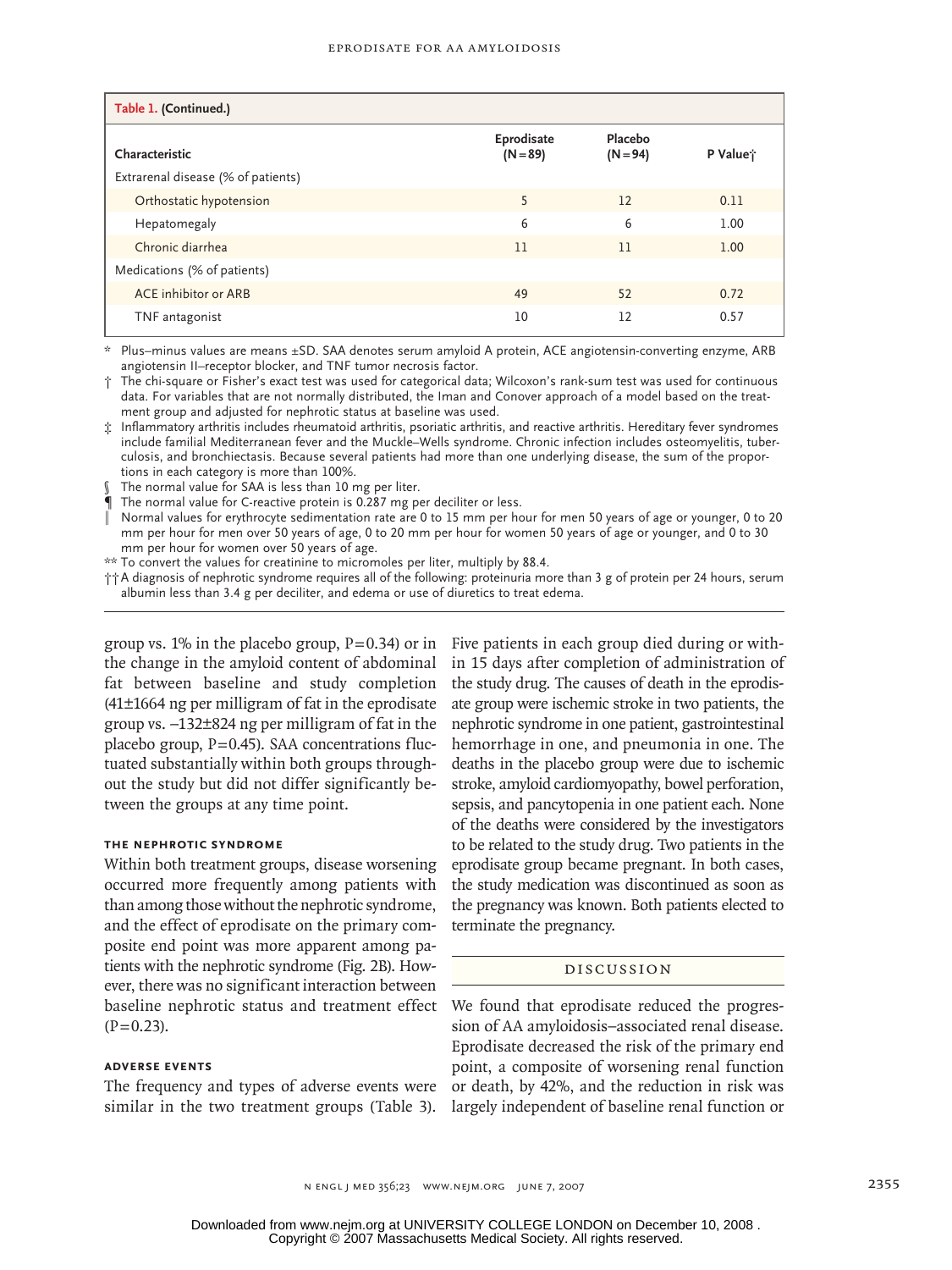| Table 2. Cox Proportional-Hazards Models for the Primary End Point.* |                       |         |  |  |
|----------------------------------------------------------------------|-----------------------|---------|--|--|
| Variable                                                             | Hazard Ratio (95% CI) | P Value |  |  |
| Covariates of adjusted models                                        |                       |         |  |  |
| None                                                                 | $0.58(0.37-0.93)$     | 0.02    |  |  |
| Underlying disease;                                                  | $0.56(0.35 - 0.90)$   | 0.02    |  |  |
| Baseline serum creatinine concentration                              | $0.61(0.38 - 0.98)$   | 0.04    |  |  |
| Baseline creatinine clearance                                        | $0.57(0.37-0.94)$     | 0.03    |  |  |
| Baseline urinary protein excretion                                   | $0.56(0.35 - 0.90)$   | 0.02    |  |  |
| Baseline use of ACE inhibitor or ARB                                 | $0.60(0.37-0.95)$     | 0.03    |  |  |
| Baseline blood pressuret                                             | $0.57(0.36 - 0.92)$   | 0.02    |  |  |
| Baseline SAA concentration                                           | $0.61(0.38 - 0.99)$   | 0.04    |  |  |
| SAA concentration throughout study                                   | $0.59(0.37 - 0.95)$   | 0.03    |  |  |
| Components of primary composite outcome                              |                       |         |  |  |
| Doubling of serum creatinine concentration                           | $0.41(0.19 - 0.86)$   | 0.02    |  |  |
| ≥50% Reduction in creatinine clearance                               | $0.48(0.28 - 0.82)$   | 0.01    |  |  |
| End-stage renal disease                                              | $0.54(0.22 - 1.37)$   | 0.20    |  |  |
| Death                                                                | $0.95(0.27 - 3.29)$   | 0.94    |  |  |

\* All models were adjusted for the stratification variable of nephrotic status. ACE denotes angiotensin-converting enzyme, ARB angiotensin II–receptor blocker, and SAA serum amyloid A protein.

† Underlying disease was categorized as rheumatoid arthritis, familial Mediterranean fever, or other.

‡ Mean arterial blood pressure values were calculated from systolic and diastolic blood pressure measurements.

SAA concentration throughout the study. As compared with placebo, eprodisate significantly reduced the risk of a doubling of serum creatinine, the risk of a 50% reduction in creatinine clearance, and the slope of decline in creatinine clearance. These benefits are clinically meaningful and were evident early in the course of treatment. The adverse-event profiles of the drug and the placebo were not significantly different.

The risk reductions associated with eprodisate for the dichotomous renal end points (doubling of serum creatinine or a 50% or greater decrease in creatinine clearance) are substantial, as is the effect of the drug on the slope of creatinine clearance. The decline in creatinine clearance was 4.7 ml per minute per  $1.73 \text{ m}^2$  per year greater in the placebo group than in the eprodisate group, a relative difference of 30%. The effect of the drug on progression to end-stage renal disease was not significant (hazard ratio,  $0.54$ ;  $P=0.20$ ). Many of the patients had substantial renal impairment at baseline. Creatinine clearance was less than 60 ml per minute for more than half the patients and between 20 ml per minute and 30 ml

per minute for 13% of the patients. It is possible that the drug would have a greater benefit if initiated at earlier stages of disease.

Although eprodisate decreased the rate of deterioration in renal function, it did not affect proteinuria. In AA amyloidosis, proteinuria probably results from damage caused by the amyloid deposits as well as from glomerular toxicity of the SAA oligomers or protofibrils, which are the precursors to mature fibrils. Rapid resolution of proteinuria has been reported in AA amyloidosis when the underlying inflammatory disease is in remission and SAA concentrations have returned to normal, despite the persistence of glomerular amyloid deposits.19,20 According to its putative mechanism of action, eprodisate should prevent new amyloid formation but have no effect on the concentration of SAA and might not reduce the formation of SAA oligomers or protofibrils. The benefit of the drug for renal deterioration may result from a reduction in the rate of amyloid formation, whereas the persistence of fibril precursors may explain its lack of effect on proteinuria. The benefit of eprodisate was more appar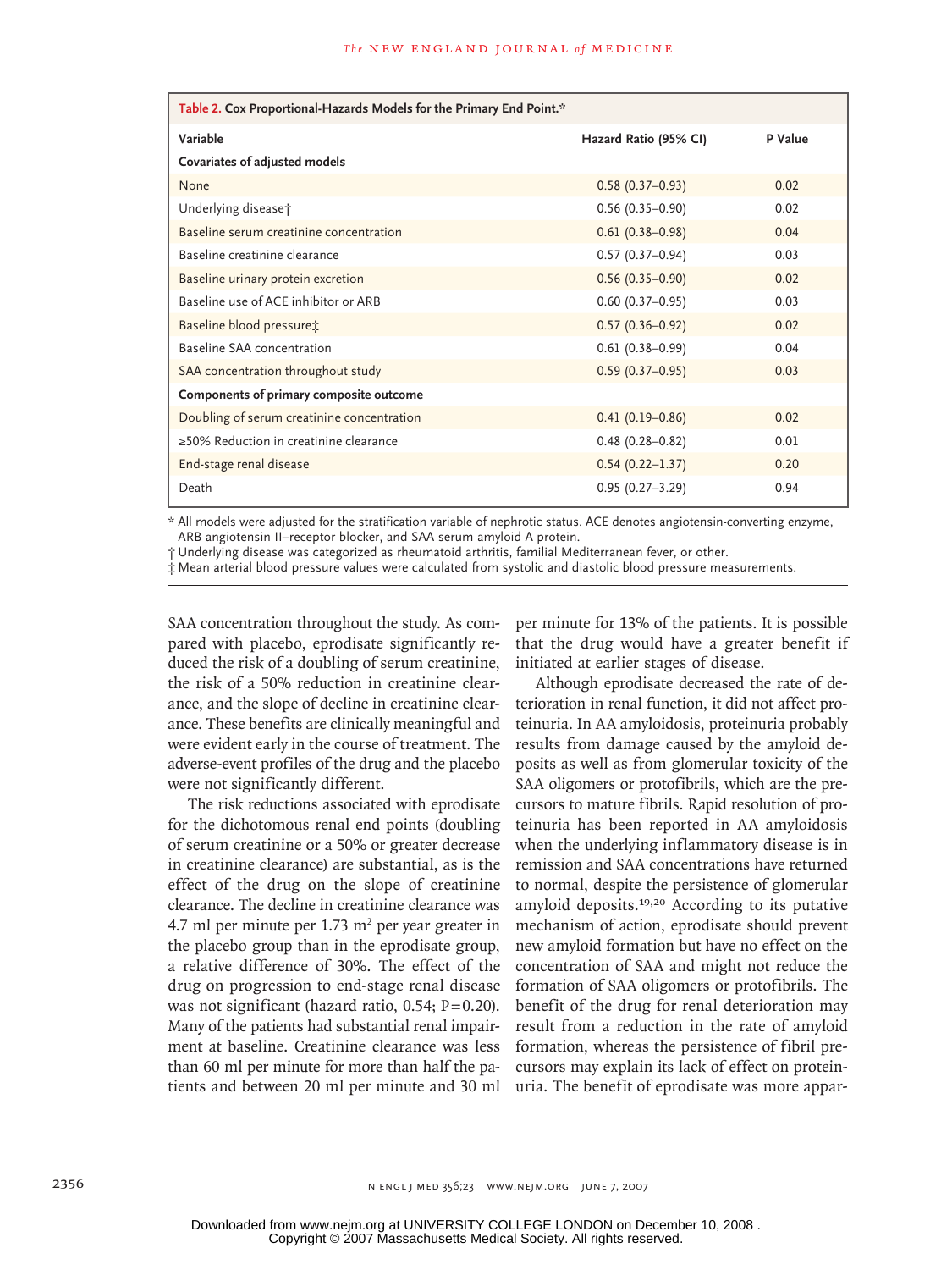**Figure 2. Kaplan–Meier Estimates of Event-free Survival. A All Patients** Panel A shows survival for all patients. Survival for patients with (Panel B) and for those without (Panel C) the nephrotic syndrome are also shown. An event is any component of the composite end point of worsened disease. The number of patients at risk for the end point drops markedly between 20 and 24 months because many patients completed their final study visit just before 24 months. Only patients who completed their final study visit at 24 months or later are included in the at-risk population at 24 months.

ent in the subgroup of patients with the nephrotic syndrome. High-grade proteinuria is probably an indicator of activity of the underlying inflammatory disease and identifies patients at greatest risk for progression of amyloid-associated organ dysfunction.

As expected, treatment with eprodisate did not affect SAA levels. Eprodisate had no detectable effect on the amyloid content of abdominal fat, a finding consistent with the observation that the amyloid content of abdominal fat persists or decreases very slowly after 2 or more years in patients with AL or ATTR amyloidosis after interventions that eliminate new amyloid production (Skinner M et al. and Hazenberg B et al.: unpublished data).

Our trial has some limitations. Although the study was randomized, serum creatinine concentrations were slightly higher in the placebo group than in the eprodisate group. A difference in baseline renal function could explain the better outcomes in the eprodisate group, but the risk reduction associated with eprodisate persisted when the analyses were adjusted for baseline creatinine concentration or creatinine clearance. In addition, treatments for the underlying inflammatory diseases were not standardized. However, the treating physicians were unaware of treatment assignment, inflammatory markers did not differ between groups throughout the duration of the study, and the effect of eprodisate on the primary outcome was maintained after time-dependent adjustment for SAA levels. Thus, it is unlikely that differences in the status of the underlying inflammatory disease were responsible for the observed benefit of the drug. The numbers of adverse events in the eprodisate and placebo groups were similar, but additional experience will be needed to further evaluate the safety of the drug.

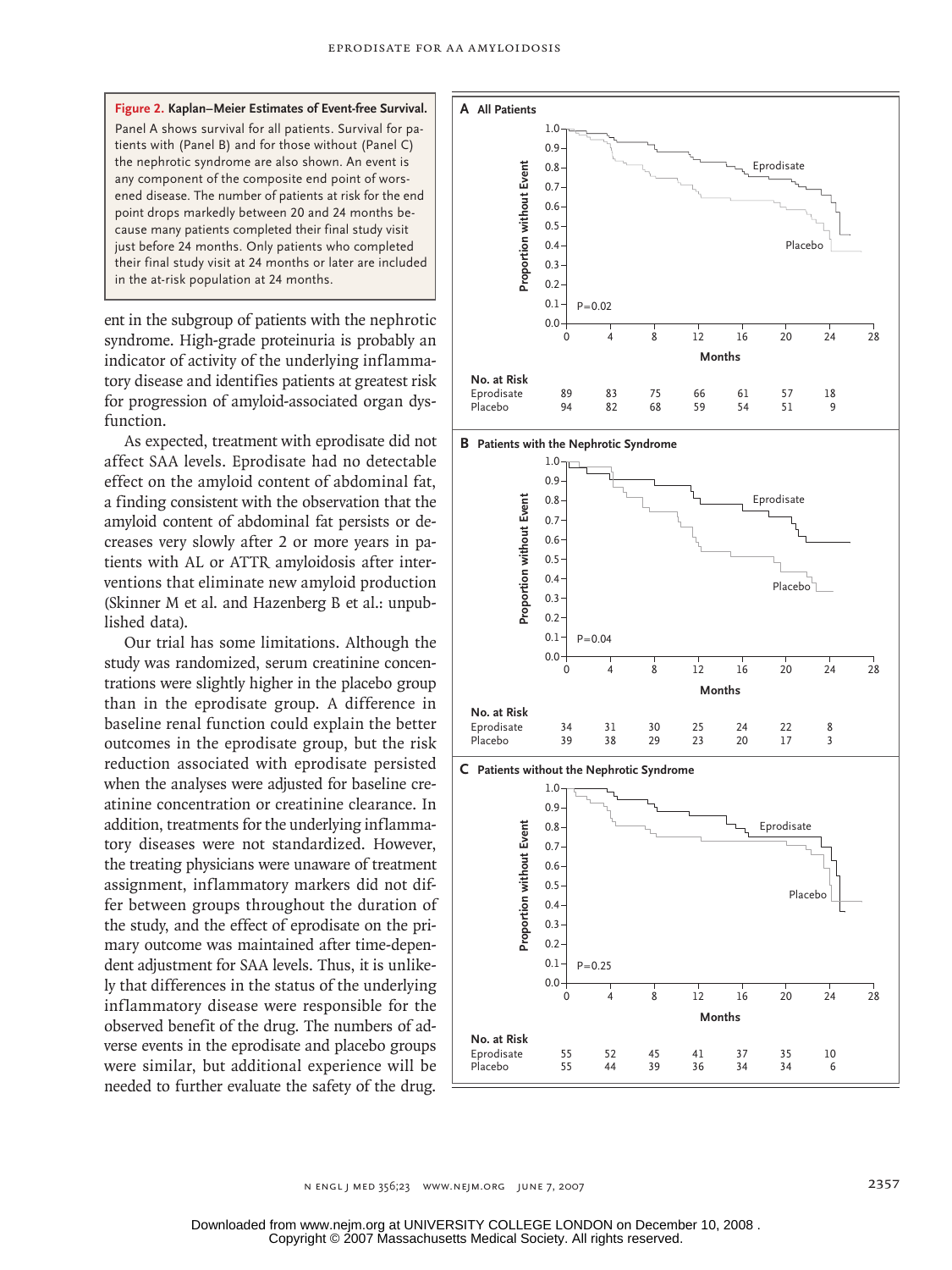| Table 3. Adverse Events.*                         |                       |                     |
|---------------------------------------------------|-----------------------|---------------------|
| Event                                             | Eprodisate $(N = 89)$ | Placebo $(N = 94)$  |
|                                                   | no. of patients (%)   |                     |
| Patients with at least one adverse event          | 87 (98)               | 87(93)              |
| Most common nonserious adverse events;            |                       |                     |
| Musculoskeletal disorder                          | 37(42)                | 32(34)              |
| Diarrhea                                          | 34 (38)               | 26(28)              |
| Upper respiratory symptoms                        | 29(33)                | 29(31)              |
| Headache                                          | 26 (29)               | 28 (30)             |
| Nausea or vomiting                                | 24(27)                | 25(27)              |
| Abdominal pain or dyspepsia                       | 23(26)                | 30 (32)             |
| Cough or bronchitis                               | 23(26)                | 20(21)              |
| Edema                                             | 16(18)                | 17(18)              |
| <b>Dizziness</b>                                  | 10(11)                | 5(5)                |
| Hypertension                                      | 9(10)                 | 10(11)              |
| Pruritus                                          | 9(10)                 | 7(7)                |
| Tachycardia, palpitations, or atrial fibrillation | 8(9)                  | 7(7)                |
| Toothache                                         | 8(9)                  | 5(5)                |
| Anemia                                            | 7(8)                  | 10(11)              |
| Renal insufficiency                               | 6(7)                  | 6(6)                |
| Fatigue                                           | 6(7)                  | 7(7)                |
| Pneumonia                                         | 6(7)                  | 2(2)                |
| Urinary tract infection                           | 5(6)                  | 5(5)                |
| Chest pain                                        | 5(6)                  | 3(3)                |
| Insomnia                                          | 5(6)                  | 3(3)                |
| Patients with at least one serious adverse event; | 32 (36)               | 39 (42)             |
| Most common serious adverse events§               |                       |                     |
| Myocardial infarction                             | 2(2)                  | $\mathbf{0}$        |
| Diarrhea                                          | 3(3)                  | 2(2)                |
| Vomiting                                          | 2(2)                  | 1(1)                |
| Gastrointestinal hemorrhage                       | 0                     | 2(2)                |
| Pneumonia                                         | 3(3)                  | 2(2)                |
| Gastroenteritis                                   | 0                     | 2(2)                |
| Infection                                         | 2(2)                  | $\mathsf{O}\xspace$ |
| Hyperkalemia                                      | 0                     | 2(2)                |
| Renal impairment                                  | 7(8)                  | 11(12)              |
| Nephrotic syndrome                                | 2(2)                  | $\mathsf{O}\xspace$ |
| Dyspnea                                           | 2(2)                  | 2(2)                |
| Death                                             | 5(6)                  | 5(5)                |

\* P>0.05 for all comparisons between treatment groups.

† The most common nonserious adverse events are defined as those experienced by at least 5% of the patients in the eprodisate group.

‡ A serious adverse event is defined as any event that was fatal, life-threatening, or disabling; resulted in hospitalization or prolongation of a hospitalization; was associated with a congenital abnormality or cancer; or was regarded by the investigator as serious.

§ The most common serious adverse events are defined as those experienced by at least 2% of all patients or by at least two patients in either group.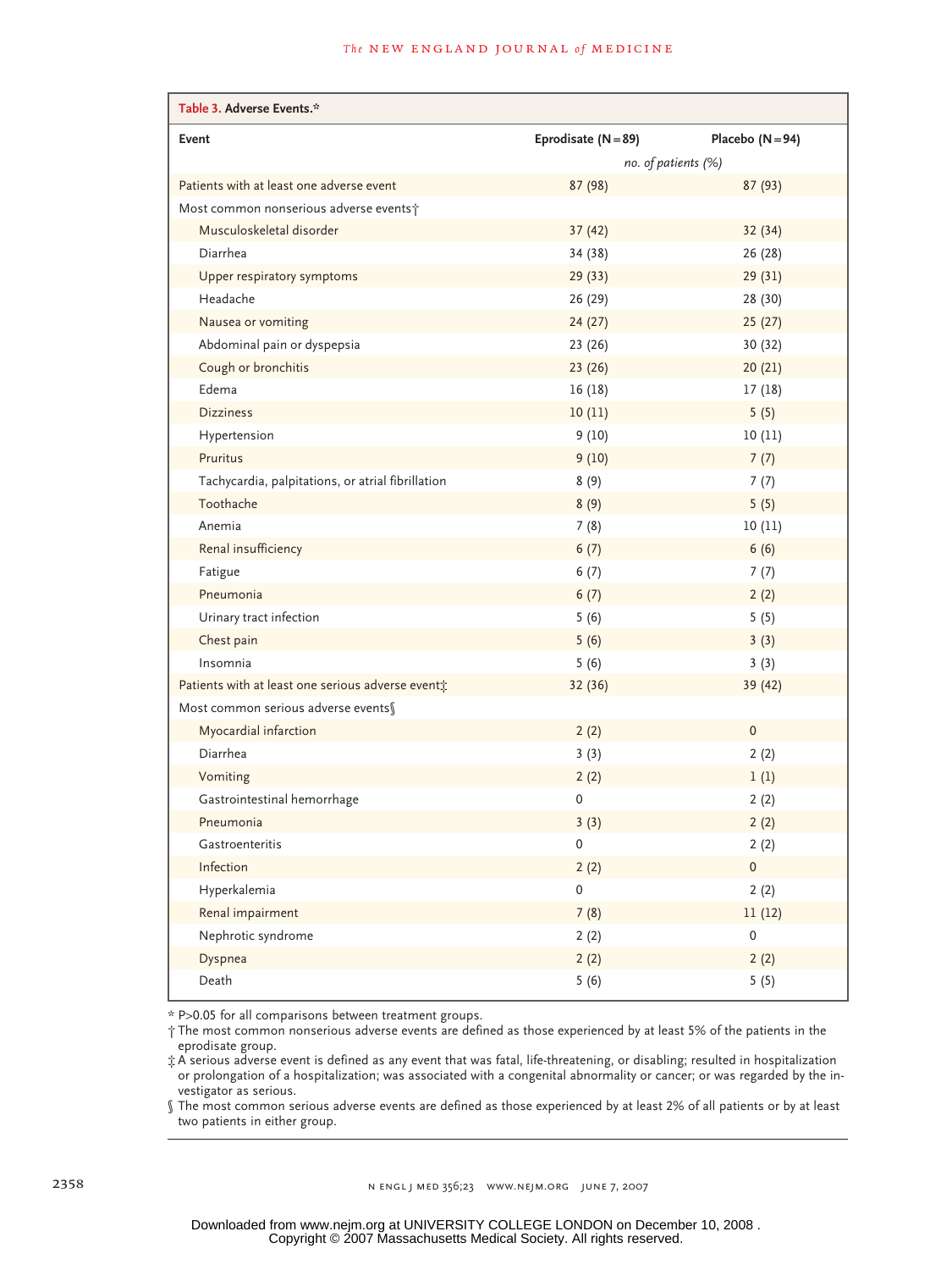The trial has several strengths. The sample size of 183 patients is substantial for this rare disease. The patients were heterogeneous with respect to underlying disease, race or ethnic group, and duration of disease, making it likely that we can generalize the findings to patients with AA amyloidosis due to a variety of inflammatory conditions. Compliance in the study was high, and the end points were rigorous and clinically meaningful.

In conclusion, eprodisate delays the progression of AA amyloidosis–associated renal disease. The drug directly targets formation of AA amyloid rather than the underlying inflammatory condition and is a member of a new class of compounds designed to interfere with amyloid–glycosaminoglycan interactions. This treatment approach has potential applicability to other types of amyloidosis, including AL amyloidosis, familial amyloidosis, and Alzheimer's disease.<sup>15,21</sup>

Supported by Neurochem and a grant (FD-R-002007) from the Food and Drug Administration.

Drs. Dember and Butrimiene report receiving research support from Neurochem; Dr. Hawkins, consulting fees from Domantis; Dr. Hazenberg, lecture fees from Neurochem and Janssen-Cilag/ OrthoBiotech; Dr. Gorevic, consulting fees and research support from Neurochem; Dr. Lachmann, consulting fees from Neurochem and Genzyme; Dr. Obici, lecture fees from Centocor; and Dr. Balshaw, consulting fees from Neurochem. Drs. Garceau and Hauck report being employees of Neurochem, holding patents for eprodisate, and owning equity in Neurochem. No other potential conflict of interest relevant to this article was reported.

We thank the investigators and study coordinators at all the centers; the study monitors for helping ensure the quality of the data; Nadia Lesnikova for assistance with statistical analyses; Drs. Richard Briand, Andreas Orfanos, and Covadonga Gurbindo for their contributions throughout the study; and the participating patients, all of whom were tremendously committed to the success of this trial.

#### **Appendix**

The composition of the EFAAT Group committees is as follows: Protocol Steering Committee — L.M. Dember, P.N. Hawkins, B.P.C. Hazenberg, M. Skinner; Data and Safety Monitoring Committee — A. Bhargava, A. Faragasso, K. Levy; End-Points Adjudication Committee — L.M. Dember, B.P.C. Hazenberg, P. Keown, H. Lachmann, P.N. Hawkins, M. Skinner; Investigators: *Finland* — K. Kaarela, Rheumatism Foundation Hospital, Heinola; *France* — G. Grateau, Hôpital Tenon, Paris; E. Hachulla, Hôpital Claude Huriez, Lille; X. Puéchal, Centre Hospitalier du Mans, Le Mans; *Israel* — A. Livneh, Sheba Medical Center, Tel-Hashomer; I. Rosner, Bnai Zion Medical Center, Technion Faculty of Medicine, Haifa; *Italy* — G. Merlini, L. Obici, Amyloidosis Center, Foundation IRCCS Policlinico San Matteo, Pavia; *Lithuania* — I. Butrimiene, G. Kirdaite, D. Povilenaite, A. Venalis, Vilnius University Institute of Experimental and Clinical Medicine, Vilnius; *the Netherlands* — J. Bijzet, B.P.C. Hazenberg, University Medical Center Groningen, University of Groningen, Groningen; *Poland* — A. Filipowicz-Sosnowska, Institute of Rheumatology, Warsaw; P. Wiland, A. Chlebicki, Medical University, Wroclaw; *Russia* — O. Lesnyak, N. Koryakova, A. Sibiryakova, Regional Hospital No. 1, Yekaterinburg; E.L. Nasonov, M. Stanislav, Russian Academy of Medical Sciences Institute of Rheumatology, Moscow; *Spain* — J.A. Jover, Hospital Clinico Universitario San Carlos, Madrid; J. Muñoz Gómez, Hospital Clinic, Barcelona; X. Tena Marsà, Hospital Universitari Germans Trias i Pujol, Badalona; J. Valverde Garcia, Hospital Universitari de Bellvitge, Barcelona; *Tunisia* — H. Ben Maïz, F. Ben Moussa, R. Goucha, H. Kaaroud, Hôpital Charles Nicolle, Tunis; *Turkey* — H. Direskeneli, M. Temel, Marmara University Faculty of Medicine, Istanbul; A. Gul, S. Kamali, University of Istanbul (Capa), Istanbul; G. Hatemi, H. Ozdogan, University of Istanbul, Cerrahpasa Faculty of Medicine, Istanbul; *United Kingdom* — P.N. Hawkins, H.J. Lachmann, National Amyloidosis Center, Royal Free Hospital, London; J.A. Hunter, Gartnavel General Hospital, Glasgow; *United States* — L.M. Dember, M. Skinner, Boston University School of Medicine, Boston; M.D. Benson, Indiana University School of Medicine, Indianapolis; A. Dispenzieri, Mayo Clinic, Rochester, MN; P.D. Gorevic, Mt. Sinai Medical Center, New York.

#### **References**

1. Merlini G, Bellotti V. Molecular mechanisms of amyloidosis. N Engl J Med 2003; 349:583-96.

Gertz MA, Kyle RA. Secondary system-**2.** ic amyloidosis: response and survival in 64 patients. Medicine (Baltimore) 1991;70: 246-56.

Dember LM, Sanchorawala V, Seldin **3.** DC, et al. Effect of dose-intensive intravenous melphalan and autologous blood stem-cell transplantation on AL amyloidosis-associated renal disease. Ann Intern Med 2001;134:746-53.

Skinner M, Sanchorawala V, Seldin **4.** DC, et al. High-dose melphalan and autologous stem-cell transplantation in patients with AL amyloidosis: an 8-year study. Ann Intern Med 2004;140:85-93.

5. Dispenzieri A, Kyle RA, Lacy MQ, et al. Superior survival in primary systemic amyloidosis patients undergoing peripheral blood stem cell transplantation: a casecontrol study. Blood 2004;103:3960-3.

Palladini G, Perfetti V, Obici L, et al. **6.** Association of melphalan and high-dose dexamethasone is effective and well tolerated in patients with AL (primary) amyloidosis who are ineligible for stem cell transplantation. Blood 2004;103: 2936-8.

7. Holmgren G, Ericzon BG, Groth CG, et al. Clinical improvement and amyloid regression after liver transplantation in hereditary transthyretin amyloidosis. Lancet 1993;341:1113-6.

Herlenius G, Wilczek HE, Larsson M, **8.** Ericzon BG. Ten years of international experience with liver transplantation for familial amyloidotic polyneuropathy: results from the Familial Amyloidotic Polyneuropathy World Transplant Registry. Transplantation 2004;77:64-71.

Gillmore JD, Lovat LB, Persey MR, **9.** Pepys MB, Hawkins PN. Amyloid load and clinical outcome in AA amyloidosis in relation to circulating concentration

of serum amyloid A protein. Lancet 2001;358:24-9.

10. Snow AD, Willmer J, Kisilevsky R. Sulfated glycosaminoglycans: a common constituent of all amyloids? Lab Invest 1987;56:120-3.

11. Lyon AW, Narindrasorasak S, Young ID, et al. Co-deposition of basement membrane components during the induction of murine splenic AA amyloid. Lab Invest 1991;64:785-90.

12. Stenstad T, Magnus JH, Husby G. Characterization of proteoglycans associated with mouse splenic AA amyloidosis. Biochem J 1994;303:663-70.

13. Kisilevsky R. The relation of proteoglycans, serum amyloid P and apo E to amyloidosis current status, 2000. Amyloid 2000;7:23-5.

14. Gervais F, Morissette C, Kong X. Proteoglycans and amyloidogenic proteins in peripheral amyloidosis. Curr Med Chem Immun Endocr Metab Agents 2003;3:361-70.